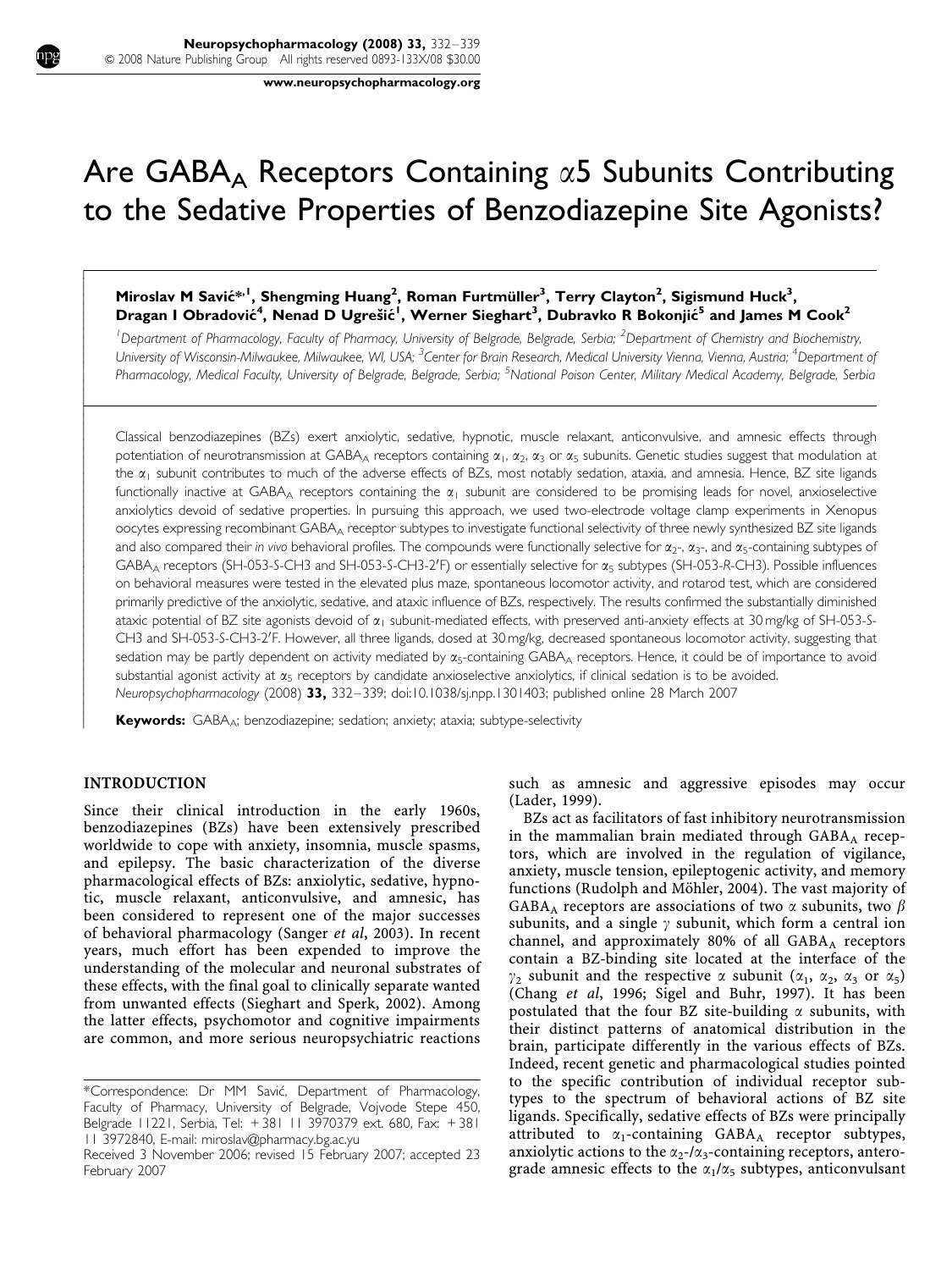activity partially to the  $\alpha_1$ -containing receptors, and muscle relaxant effects largely to  $\alpha_2$ -containing receptors (Atack et al, 2006a; Low et al, 2000; McKernan et al, 2000; Rudolph and Möhler, 2006; Rudolph et al, 1999). Moreover, it appears that L-838417, a ligand with zero efficacy at the  $\alpha_1$ subtype, is unable to engender sedation in rodents (McKernan et al, 2000) or monkeys (Rowlett et al, 2005), and similar conclusions were drawn from behavioral experiments with other compounds functionally selective for receptors other than  $\alpha_1$ -containing receptors (Atack et al, 2006c; Dias et al, 2005; Licata et al, 2005). Since the  $\alpha_1$ -subunit is critically involved in much of the unwanted psychomotor activity of nonselective BZs,  $\alpha_1$ -neutral' agonists at BZ site are being pursued in the quest for anxioselective anxiolytics (Basile et al, 2004; Whiting, 2006).

To date, all apparently non-sedating BZ site ligands, which are devoid of activity at  $\alpha_1$ -containing GABA<sub>A</sub> receptors, engendered essentially antagonist (Atack et al, 2006c; Dias et al, 2005) or only partial agonist efficacy at  $\alpha_5$ containing  $GABA_A$  receptors (Griebel et al, 2001; McKernan et al, 2000). Therefore, it cannot be ruled out that substantial efficacy at  $\alpha_5$ -containing GABA<sub>A</sub> receptors may contribute to sedative effects. This is supported by data, which indicate the possibility of substantial motor influence by modulation of  $\alpha$ 5 subunit containing GABA<sub>A</sub> receptors. In the spinal cord, somatic and preganglionic motoneurons (lamina IX and lateral cell column) exhibited a moderate to strong staining for the  $\alpha$ 5 subunit (Bohlhalter *et al*, 1996). Knock-in mice with the GABA<sub>A</sub> receptor  $\alpha$ 5 subunit rendered insensitive to diazepam were refractory to development of tolerance to the sedative effect of diazepam dosed subchronically (van Rijnsoever et al, 2004). These two sets of evidence indicate that the motor influence of  $\alpha$ 5- $GABA_A$  receptor modulation, if present, is not necessarily an indirect consequence of the established effects on learning and memory processes (Collinson et al, 2002; Crestani et al, 2002). Hence, any activity changes seen with ligands possessing a substantial agonistic efficacy for  $\alpha$ 5 subunit containing  $GABA_A$  receptors may be, at least partly, mediated by such receptors.

To test this hypothesis, we identified such ligands by using two-electrode voltage clamp experiments in Xenopus oocytes expressing recombinant GABA<sub>A</sub> receptor subtypes. Three newly synthesized BZ site ligands turned out to be functionally selective for  $\alpha_2$ ,  $\alpha_3$ , and  $\alpha_5$  subtypes of GABA<sub>A</sub> receptors (SH-053-S-CH3 and SH-053-S-CH3-2'F), or essentially selective for the  $\alpha_5$  subtypes (SH-053-R-CH3). We then compared their in vivo behavioral profiles with that of the classical nonselective agonist diazepam. Possible influences on behavioral measures were tested in the elevated plus maze (EPM), spontaneous locomotor activity (SLA) and rotarod test that are considered primarily predictive of the anxiolytic, sedative and ataxic influence of BZs, respectively.

## MATERIALS AND METHODS

## Drugs

SH-053-S-CH3 and SH-053-R-CH3 (the (S) and (R) stereoisomer, respectively, of 8-ethynyl-4-methyl-6-phenyl-4H-2, 5,10b-triaza-benzo[e]azulene-3-carboxylic acid ethyl ester; structures given in Figure 1) as well as SH-053-S-CH3-2'F

(the (S) stereoisomer of 8-ethynyl-6-(2-fluorophenyl)- 4-methyl-4H-2,5,10b-triaza-benzo[e]azulene-3-carboxylic acid ethyl ester) were synthesized at the Department of Chemistry and Biochemistry, University of Wisconsin-Milwaukee. Diazepam for behavioral studies was obtained from Galenika (Belgrade, Serbia).

## Electrophysiological Experiments

Cloning of GABA<sub>A</sub> receptor subunits  $\alpha$ 1,  $\beta$ 3, and  $\gamma$ 2 into pCDM8 expression vectors (Invitrogen, CA) has been described elsewhere (Fuchs et al, 1995). cDNAs for subunits  $\alpha$ 2,  $\alpha$ 3, and  $\alpha$ 5 were gifts from P Malherbe and were subcloned into pCI vector. After linearizing the cDNA vectors with appropriate restriction endonucleases, capped transcripts were produced using the mMessage mMachine T7 transcription kit (Ambion, TX). The capped transcripts were polyadenylated using yeast poly(A) polymerase (USB, OH) and were diluted and stored in diethylpyrocarbonatetreated water at  $-70^{\circ}$ C.

The methods used for isolating, culturing, injecting, and defolliculating of the oocytes were identical as described previously (Sigel, 1987; Sigel et al, 1990). Briefly, mature female Xenopus laevis (Nasco, WI) were anesthetized in a bath of ice-cold 0.17% Tricain (Ethyl-m-aminobenzoat, Sigma, MO) before decapitation and removal of the frog's ovary. Stage 5–6 oocytes with the follicle cell layer around them were singled out of the ovary using a platinum wire loop. Oocytes were stored and incubated at  $18^{\circ}$ C in modified Barths' medium (MB, containing 88 mM NaCl, 10 mM HEPES-NaOH (pH 7.4), 2.4 mM NaHCO<sub>3</sub>, 1 mM KCl, 0.82 mM MgSO<sub>4</sub>, 0.41 mM CaCl<sub>2</sub>, 0.34 mM Ca(NO<sub>3</sub>)<sub>2</sub>) that was supplemented with  $100$  U/ml penicillin and  $100 \mu g/ml$ 



Figure I Structures and conformations of SH-053-S-CH3 (a1-a3) and SH-053-R-CH3 (b1–b3). The molecular modeling was carried out as described in Zhang et al (1995) and He et al (2000), and will not be reiterated here. SH-053-S-CH3 fits the pharmacophore within the included volume of the  $\alpha$ 2 subtype (a2); (a3) is the same image rotated 90 $^{\circ}$ . It can be clearly seen that this conformer fits within the included volume. At (b2) SH-053-R-CH<sub>3</sub> fits the pharmacophore in the included volume of the  $\alpha$ 2 subtype; (b3) is the same image rotated  $90^\circ$ . The R-CH<sub>3</sub> at the prochiral center C4 changes the conformation of the molecule causing the pendant 6-phenyl to stick outside the included volume; consequently, this ligand is not efficacious at the a2 subtype. It simply does not interact strongly with  $\alpha$ 1,  $\alpha$ 2, or  $\alpha$ 3 subtypes.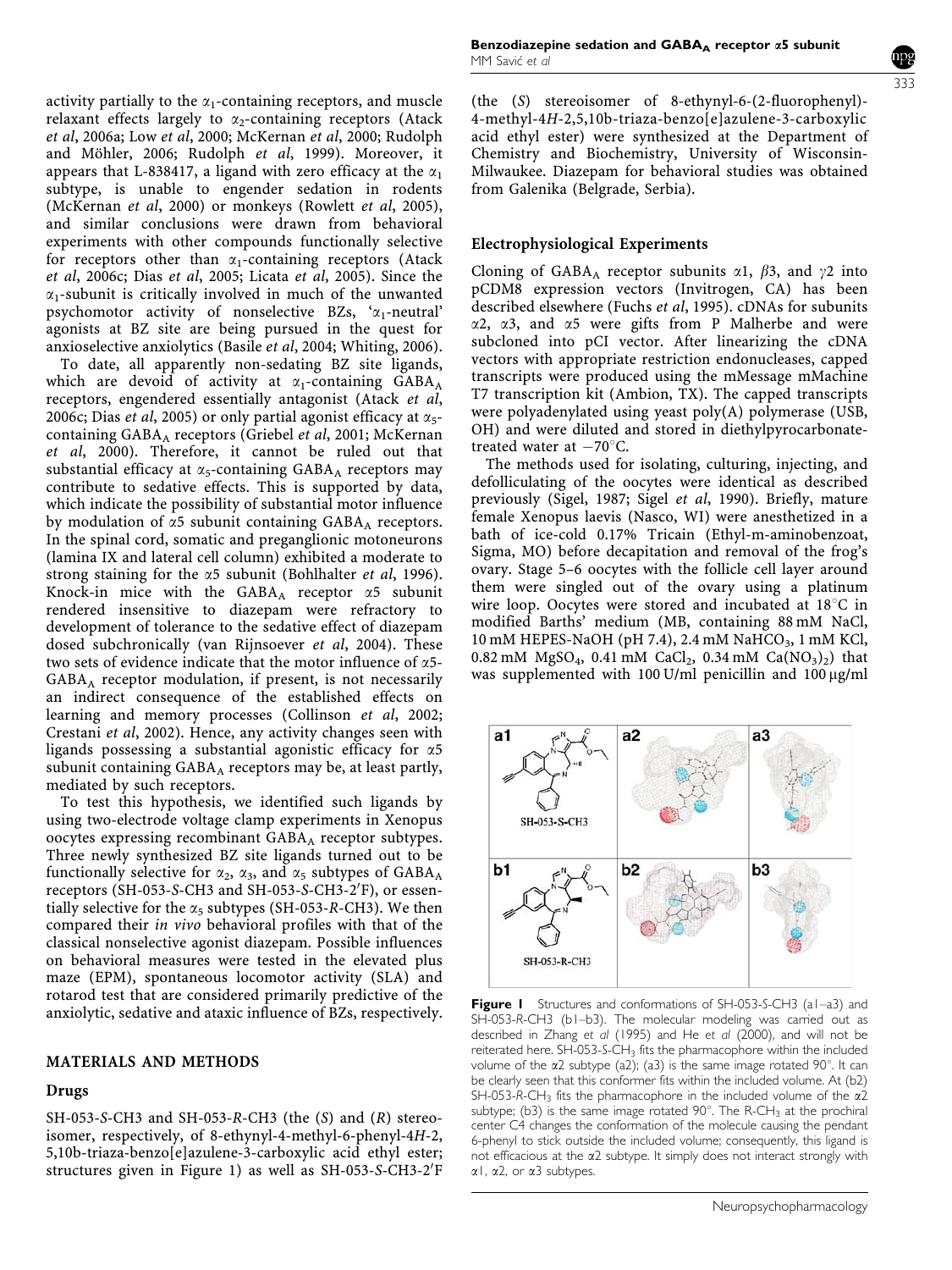streptomycin. Oocytes with follicle cell layers still around them were injected with a total of 2.25 ng of cRNA. cRNA ratio used was 1:1:5 for the  $\alpha$  subunits,  $\beta$ 3, and  $\gamma$ 2, respectively. After injection of cRNA, oocytes were incubated for at least 36h before the enveloping follicle cell layers were removed. To this end, oocytes were incubated for 20 min at  $37^{\circ}$ C in MB that contained 1 mg/ml collagenase type IA and 0.1 mg/ml trypsin inhibitor I-S (both Sigma). This was followed by osmotic shrinkage of the oocytes in doubly concentrated MB medium supplied with 4 mM Na-EGTA and manually removing the follicle cell layer. After peeling off the follicle cell layer, the cells were allowed to recover overnight before being used in electrophysiological experiments.

For electrophysiological recordings, oocytes were placed on a nylon grid in a bath of Xenopus Ringer solution (XR, containing 90 mM NaCl, 5 mM HEPES-NaOH (pH 7.4), 1 mM  $MgCl<sub>2</sub>$ , 1 mM KCl, and 1 mM CaCl<sub>2</sub>). The oocytes were constantly washed by a flow of 6 ml/min XR, which could be switched to XR containing GABA and/or drugs. Drugs were diluted into XR from dimethylsulfoxide (DMSO) solutions resulting in a final concentration of 0.1% DMSO perfusing the oocytes. Drugs were preapplied for 30 s before the addition of GABA, which was coapplied with the drugs until a peak response was observed. Between two applications, oocytes were washed in XR for up to 15 min to ensure full recovery from desensitization. For current measurements, the oocytes were impaled with two microelectrodes (2–  $3 \text{ m}\Omega$ ), which were filled with  $2 \text{ mM}$  KCl. All recordings were performed at room temperature at a holding potential of -60 mV using a Warner OC-725C two-electrode voltage clamp (Warner Instruments, Hamden, CT). Data were digitized, recorded, and measured using a Digidata 1322A data acquisition system (Axon Instruments, Union City, CA). Results of concentration response experiments were graphed using GraphPad Prism 4.00 (GraphPad Software, San Diego, CA). Data were graphed as  $mean \pm SEM$  of at least four oocytes from at least two batches.

## Behavioral Experiments

Experiments were carried out on male Wistar rats (Military Farm, Belgrade, Serbia), weighing 200–240 g. All procedures in the study conformed to EEC Directive 86/609 and were approved by the Ethical Committee on Animal Experimentation of the Medical Faculty in Belgrade. The rats were housed in transparent plastic cages, six animals per cage, and had free access to pelleted food and tap water. The temperature of the animal room was  $22+1$ °C, the relative humidity 40–70%, the illumination 120 lux, and the 12/12 h light/dark period (light on at 06:00). All handling and testing took place during the light phase of the diurnal cycle. Throughout the study the animals were used only once. All drugs were dissolved/suspended with the aid of sonication in a solvent containing 85% distilled water, 14% propylene glycol, and 1% Tween 80, and were administered intraperitoneally in a volume of 1 ml/kg.

# Behavior on the Elevated Plus Maze

The apparatus was constructed of sheet metal, with a black rubber floor. It consisted of a maze elevated to a height of 50 cm with two open  $(50 \times 10 \text{ cm})$  and two enclosed arms  $(50 \times 10 \times 40 \text{ cm})$ , connected by a junction area (central platform) measured  $10 \times 10$  cm. A ledge of sheet metal (0.3 cm high) surrounding the open arms was added. The illumination in the experimental room consisted of one red neon tube fixed on the ceiling, giving light intensity of 10 lux on the surface of the arms.

The animals were tested 20 min after injection of drugs or solvent. At the beginning of the experiment, single rats were placed in the center of the maze, facing one of the enclosed arms, and their behavior was recorded for 5 min. A digital camera was mounted above the maze and the image was transmitted to a notebook computer in the neighboring room, running the ANY-maze Video Tracking System software (Stoelting Co., Wood Dale, IL, USA). An entry into an open or closed arm was scored when 90% of the animal crossed the virtual line separating the central square of the maze from the arm, whereas an exit occurred when more than 90% of the animal left the respective arm. After each trial, the maze was cleaned with dry and wet towels.

## Measurement of Locomotor Activity

Immediately after receiving the appropriate treatment, single rats were placed in a clear Plexiglas chamber  $(40 \times 25 \times 35 \text{ cm})$ . Activity under dim red light (20 lux) was recorded for a total of 45 min, without any habituation period, using ANY-maze software (as described above). For purposes of improving data analysis, the central 20% of the chamber  $(200 \text{ cm}^2)$  was virtually set as a central zone. The minimum percentage of animal that must have been in the zone for an entry to occur was set at 70%, and 50% of the animal must have remained in the zone for an exit not to occur.

# Rotarod Performance

Rotarod test (Ugo Basile, Comerio, Italy) measured the capacity of the animal to maintain itself on the rod revolving 10 r.p.m. During two consecutive days, the rats were trained to walk on the revolving rod until they could complete three 180 s sessions (each day) without falling of. In the morning of the third day, the final selection was made. Only animals capable of remaining 180 s on the rod, without any fall, were chosen for further testing. The animals which were not able to remain on the rod for 180 s when tested 20 min after treatment were considered incapacitated.

## Statistical Analysis

All numerical data presented in the figures were given as the mean $\pm$ SEM. For electrophysiological data Student's t-test was used. Data from the EPM and activity assay were assessed by a one-way ANOVA. If the ANOVA was significant, each treatment condition was compared with control by a Dunnett's test ( $\alpha$  = 0.05). ED<sub>50</sub> value for rotarod incapacitation was calculated by probit analysis according to the method of Litchfield and Wilcoxon. Statistical analyses were performed with ANY-maze software.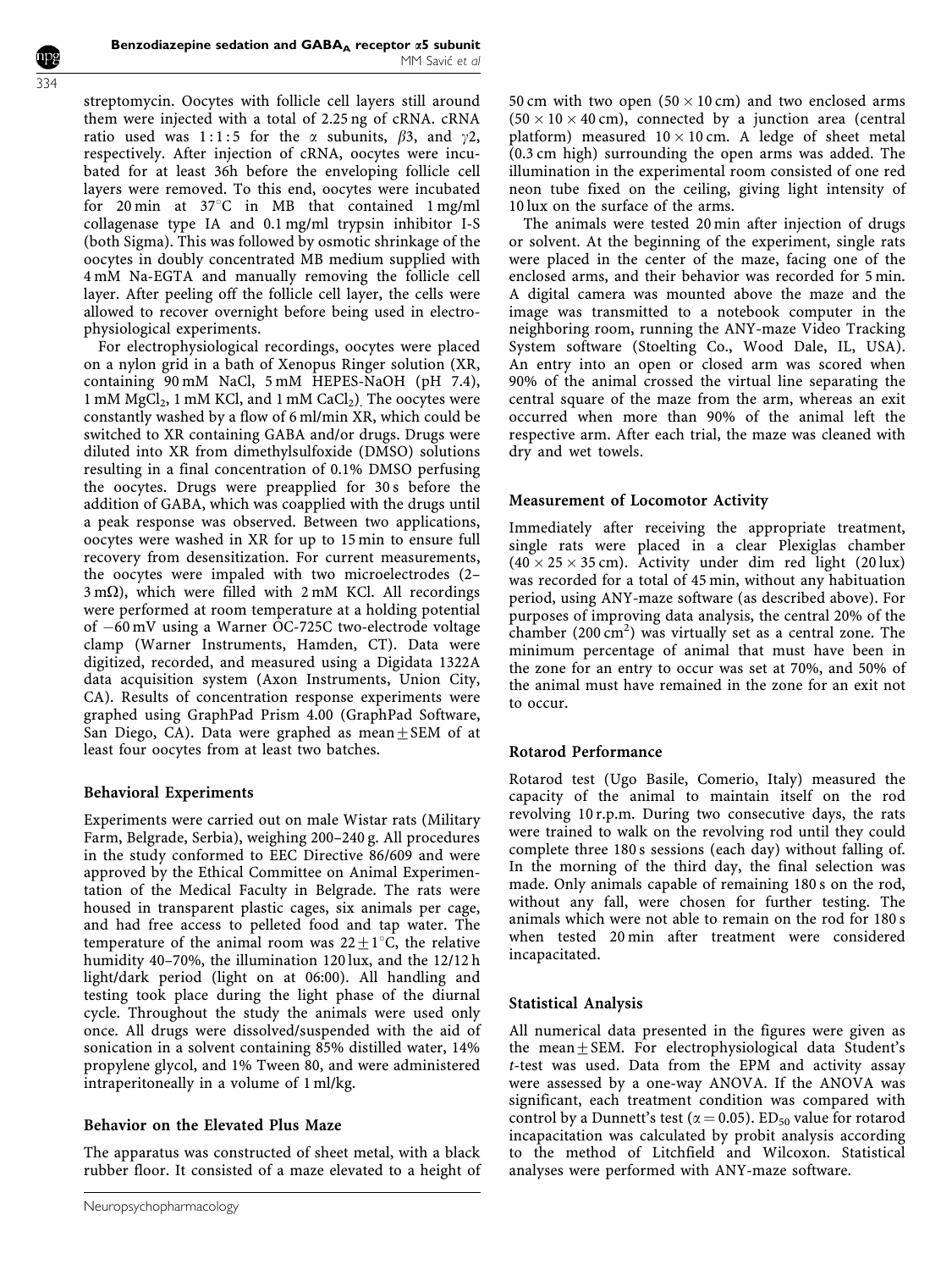## RESULTS

#### Electrophysiological Experiments

In vitro data for SH-053-S-CH3 (Figure 2a) and SH-053-R-CH3 (Figure 2b) demonstrated that at concentrations up to 1 µM both ligands significantly and dose-dependently stimulated GABA EC3 response of  $\alpha$ 5-containing receptors up to 300 and 200% of control current, respectively. These compounds, thus, are high-efficacy agonists at the  $\alpha$ 5containing GABA<sub>A</sub> receptors comparable to diazepam (see legend to Figure 2), with very low efficacies at  $\alpha$ 1 containing subtypes. However, although SH-053-S-CH3 exerted substantial potentiation of an EC3 GABA response at  $\alpha$ 2 and  $\alpha$ 3-containing GABA<sub>A</sub> receptors, the influence of SH-053-R-CH3 at these receptors was comparable to its minor effect at the  $\alpha$ 1 subtype (cf. molecular modeling in Figure 1). The in vitro concentration-effect curves for SH-053-S-CH3-2'F (Rowlett JK, Furtmüller R, Cook JM, unpublished results) were similar to those for SH-053-S-CH3, but with a higher magnitude of efficacies at the respective  $\alpha$ 2,  $\alpha$ 3,



Figure 2 Concentration–effect curves for SH-053-S-CH3 (a) and SH-053-R-CH<sub>3</sub> (b) on  $\alpha_1\beta_3\gamma_2$ ,  $\alpha_2\beta_3\gamma_2$ ,  $\alpha_3\beta_3\gamma_2$ , and  $\alpha_5\beta_3\gamma_2$  GABAA receptors, using an EC<sub>3</sub> GABA concentration. Data points represent means $\pm$ SEM from at least four oocytes from  $\geq 2$  batches. A concentration of 1 µM SH-053-S-CH3 resulted in  $126 + 7$ ,  $216 + 13$ ,  $207 + 24$  and  $297 + 11\%$  of control current (at GABA EC<sub>3</sub>) in  $\alpha_1\beta_3\gamma_2$ ,  $\alpha_2\beta_3\gamma_2$ ,  $\alpha_3\beta_3\gamma_2$ , and  $\alpha_5\beta_3\gamma_2$ receptors, respectively. A concentration of 1 µM SH-053-R-CH3 resulted in 124 + 7, 125 + 5, 120 + 5 and 186 + 19% of control current in  $\alpha_1\beta_3\gamma_2$ ,  $\alpha_2\beta_3\gamma_2$ ,  $\alpha_3\beta_3\gamma_2$ , and  $\alpha_5\beta_3\gamma_2$ , respectively. All these values were significantly different from those of the respective control currents ( $p < 0.01$ , Student's t-test). For comparison,  $\vert \mu M \vert$  of diazepam (which in contrast to  $\vert \mu M \vert$ of SH-053-S-CH3 and SH-053-R-CH3 produces maximal stimulation of GABA EC<sub>3</sub> current) resulted in  $345+54$ , 508 $\pm$ 58, 749 $\pm$ 107 and 420 $\pm$ 30% of control current for  $\alpha_1\beta_3\gamma_2$ ,  $\alpha_2\beta_3\gamma_2$ ,  $\alpha_3\beta_3\gamma_2$ , and  $\alpha_5\beta_3\gamma_2$ receptors, respectively.

and  $\alpha$ 5 GABA<sub>A</sub> receptor subtypes in the concentration range  $0.1 - 10$  uM.

#### Elevated Plus Maze

SH-053-S-CH3. Activity-related parameters: The influence of treatment on closed arm entries did not reach statistical significance (F(4,27) = 1.19,  $p = 0.337$ ); statistical analysis by ANOVA showed a significant effect of treatment neither on total arm entries (F(4,27) = 1.72,  $p = 0.175$ ) nor on total distance travelled (F(4,27) = 1.80,  $p = 0.157$ ).

Anxiety-related parameters (Figure 3): There was a close to significant effect of treatment on distance travelled in open arms  $(F(4,27) = 2.37, p = 0.078)$  (Figure 3a). The overall influence of treatment on the percentage of open-arm entries has reached statistical significance  $(F(4,27) = 3.13, p = 0.031)$  (Figure 3b), Dunnett's test pointed to the anxiolytic influence of diazepam ( $p = 0.038$ ) and SH-053-S-CH3 dosed at 30 mg/kg  $(p = 0.049)$ . The influence on the percentage of time on open arms also was significant (F(4,27) = 2.75,  $p = 0.049$ ) (Figure 3c), but post hoc testing did not detect a significant effect of any single treatment.

SH-053-S-CH3-2'F. Activity-related parameters: Statistical evaluation by ANOVA did not show significant influences of treatment on closed-arm entries, total-arm entries or total distance travelled  $((F(4,45) = 1.29, p = 0.290), (F(4,45) = 0.13,$  $p = 0.969$ , and (F(4,45) = 0.25,  $p = 0.911$ ), respectively).

Anxiety-related parameters (Figure 4): Although the influence of treatment on distance travelled in open arms was not significant  $(F(4,45) = 1.92, p = 0.124)$  (Figure 4a), the overall effect on the percentage of open arm entries (Figure 4b) and the percentage of time on open arms (Figure 4c) has reached statistical significance ( $(F(4,45) =$ 2.94,  $p = 0.031$ ) and (F(4,45) = 2.92,  $p = 0.031$ ), respectively). For both of these parameters, post hoc testing revealed the equivalent influence of diazepam and SH-053-S-CH3 dosed at 30 mg/kg (p values 0.018 for the percentage of open-arm entries and 0.017 for the percentage of time on open arms).

SH-053-R-CH3. When tested at doses up to 30 mg/kg, SH-053-R-CH3 failed to induce any significant change of the measured EPM parameters (data not shown).

Locomotor activity assay. Whole chamber activity: An ANOVA showed a significant effect of treatment on total distance travelled during 45 min of monitoring  $(F(4,31) = 3.86, p < 0.001)$  (Figure 5, whole bars). According to Dunnett's test, the activity-decreasing effect of all four tested compounds (diazepam 1.25 mg/kg, SH-053-S-CH3, SH-053-S-CH3-2'F and SH-053-R-CH3 at 30 mg/kg each) was significant related to solvent. When the ANOVA was applied on the 5 min intervals of travelled distance (Figure 6), it turned out that locomotor activity was significantly depressed in the time period 5–20 min (SH-053-S-CH3 30 mg/kg, SH-053-S-CH3-2'F 30 mg/kg, and SH-053-R-CH3 30 mg/kg), whereas diazepam 1.25 mg/kg decreased locomotion in the period 5–15 min.

Central/peripheral distance: An ANOVA showed a significant effect of treatment on distance travelled in the arbitrarily set central parts of the chamber during 45 min of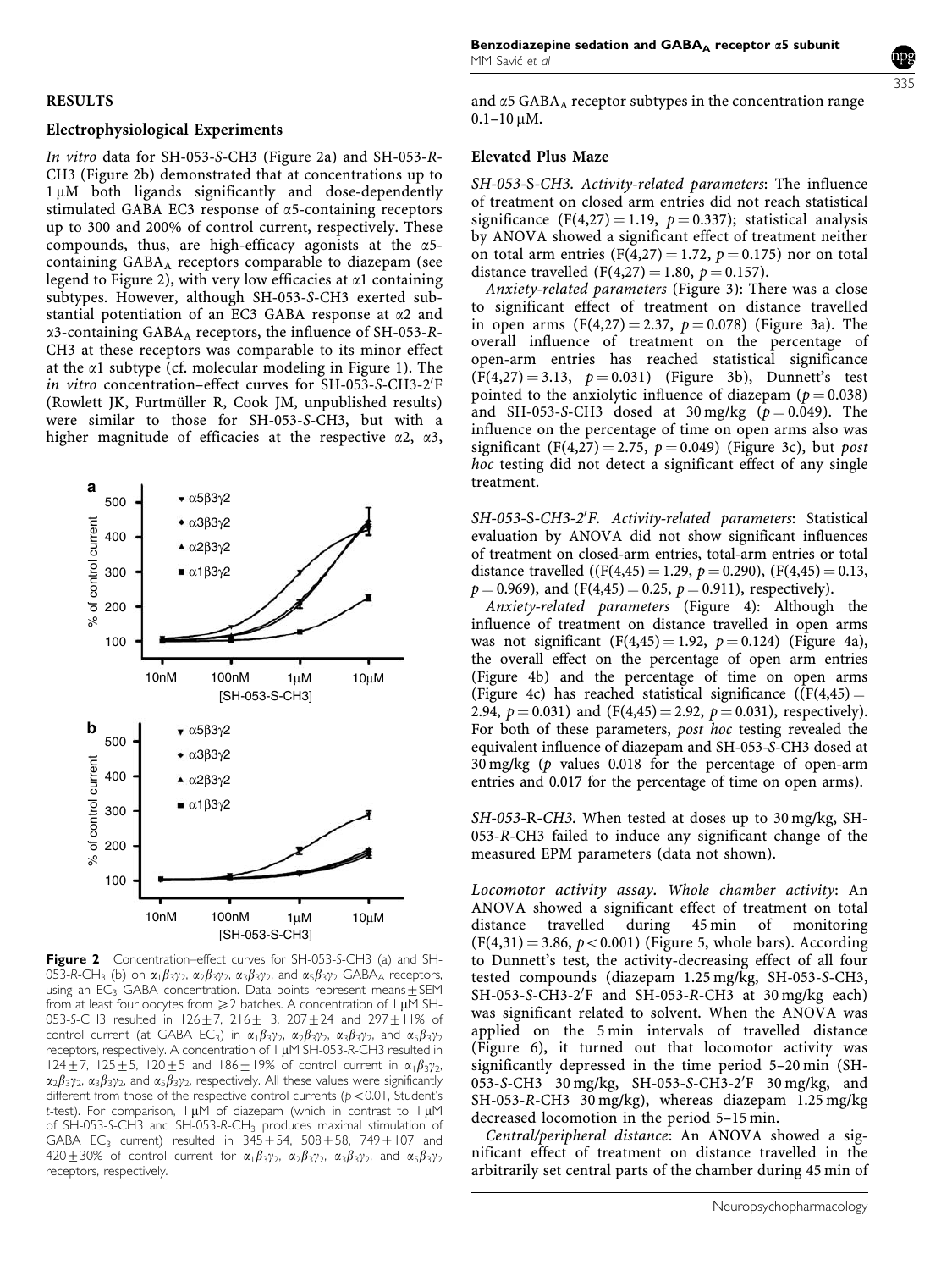

MM Savić et al

Benzodiazepine sedation and  $GABA_A$  receptor  $\alpha$ 5 subunit



Figure 3 The effects of diazepam (1.25 mg/kg) and SH-053-S-CH3 (10, 20 and 30 mg/kg) on the (a) distance travelled on open arms, (b) percentage of entries in open arms and (c) percentage of time spent on open arms of the EPM. Number of animals per treatment (for SOL through SH-053-S-CH3 30 mg/kg, respectively): 6, 6, 5, 6, 6.  $p$  < 0.05 compared to solvent (SOL) group.

monitoring  $(F(4,31) = 2.73, p = 0.047)$  (Figure 5, hatched bars). The respective p values for diazepam 1.25 mg/kg, SH-053-S-CH3 30 mg/kg, SH-053-S-CH3-2<sup>T</sup>F 30 mg/kg, and SH-053-R-CH3 30 mg/kg were 0.491, 0.029, 0.067, and 0.207, related to solvent. According to ANOVA, the influence of treatment on activity in peripheral parts of the chamber (Figure 5, open bars) was more distinct:  $F(4.31) = 3.59$ ,  $p = 0.016$ ; all the four treatments significantly decreased activity when related to control by Dunnett's test.

Figure 4 The effects of diazepam (1.25 mg/kg) and SH-053-S-CH3-2'F (10, 20 and 30 mg/kg, designated as S-CH3-2'F) on the (a) distance travelled on open arms, (b) percentage of entries in open arms and (c) percentage of time spent on open arms of the EPM. Number of animals per treatment (for SOL through SH-053-S-CH3-2'F 30 mg/kg) was 10.  $*p<0.05$  compared to solvent (SOL) group.

Rotarod test: When one monitors the influence on rotarod performance as a quantal phenomenon (ie all or none effect), the minimal incapacitating doses of SH-053-S-CH3 and SH-053-S-CH3-2'F were 200 mg/kg for both substances. The median incapacitating doses of diazepam, SH-053- S-CH3, and SH-053-S-CH3-2'F were 2.99, 213.67, and 218.80 mg/kg, respectively. Due to the shortage of substance, the median incapacitating dose of SH-053-R-CH3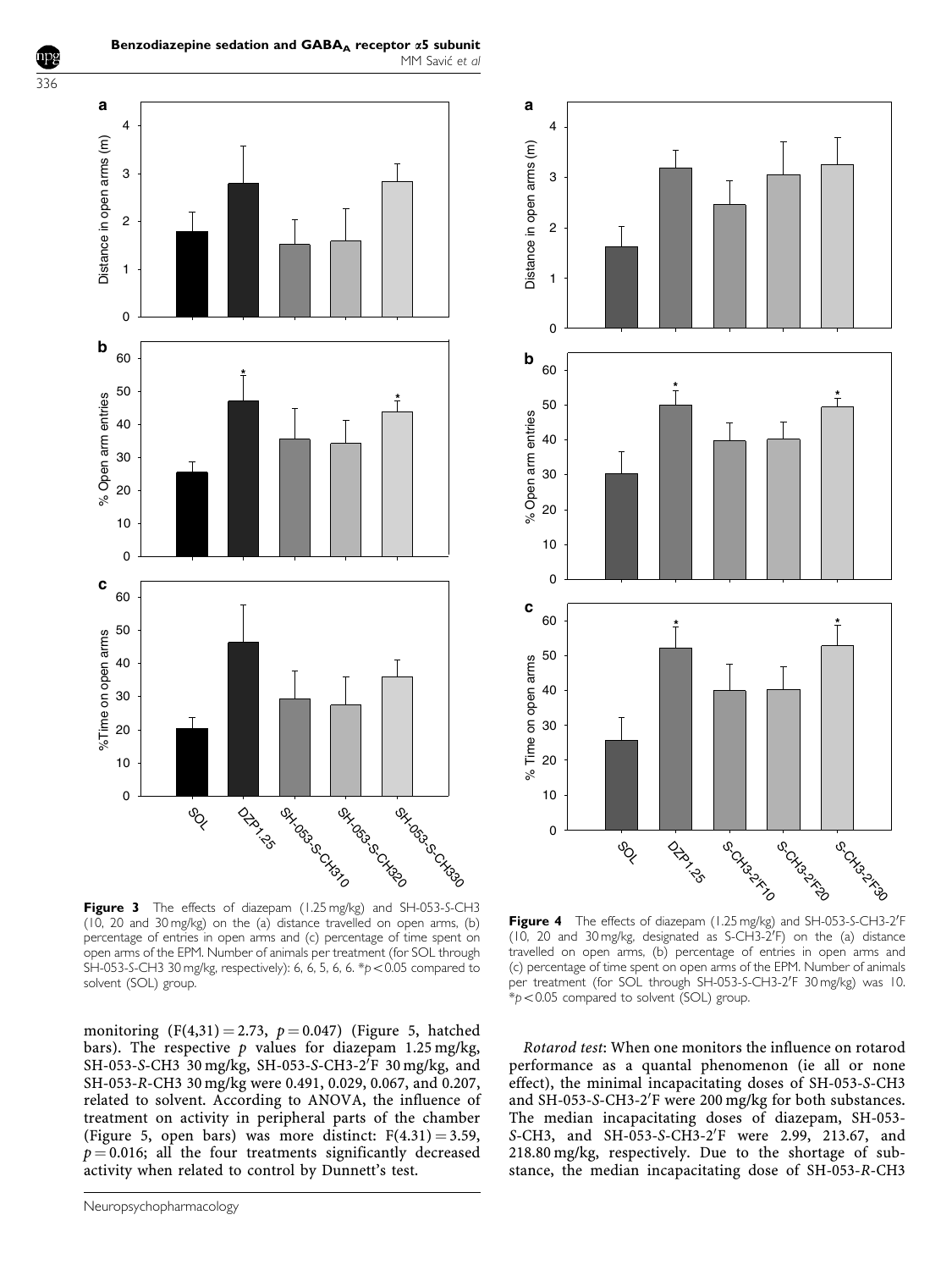

Figure 5 The effects of diazepam (1.25 mg/kg), SH-053-S-CH3 (30 mg/ kg), SH-053-S-CH3-2'F (30 mg/kg, designated as SH-053-S-2'F) and SH-053-R-CH3 (30 mg/kg) on distance travelled in the central (hatched bars) and peripheral (open bars) zone of the activity chamber during 45 min of recording (total activity corresponds to the height of the whole bar).  $*p$ <0.05 compared to solvent (SOL) group. Number of animals per treatment (Figures 5 and 6) for SOL through SH-053-S-CH3-2'F 30 mg/kg was 8, and 4 for SH-053-R-CH3.



Figure 6 The effects of diazepam (1.25 mg/kg), SH-053-S-CH3 (30 mg/ kg), SH-053-S-CH3-2'F (30 mg/kg) and SH-053-R-CH3 (30 mg/kg) on the distance travelled in 5 min intervals in the activity assay.  $\frac{p}{2}$  < 0.05 compared to solvent (SOL) group.

was not found; at doses up to 100 mg/kg it did not induce any manifest incapacitation in this test.

## DISCUSSION

The present experiments demonstrated the anxiolytic potential of two newly synthesized compounds functionally selective for  $\alpha$ 2-,  $\alpha$ 3-, and  $\alpha$ 5-containing GABA<sub>A</sub> receptors, SH-053-S-CH3, and SH-053-S-CH3-2'F, which is mainly devoid of ataxic, but not of sedative actions characteristic of nonselective BZs. Furthermore, a stereoisomer of SH-053-S-

CH3 functionally selective for  $GABA_A$  receptors containing the  $\alpha$ 5 subunit, SH-053-R-CH3, exerted in the locomotor activity paradigm a significant hypolocomotor effect comparable to diazepam, without observable anti-anxiety or ataxic activity in the EPM, and rotarod test, respectively.

These findings were somewhat unexpected, since both motor incoordination and sedation have been ascribed to the  $\alpha$ 1 subunit-mediated action of diazepam (Rudolph *et al*, 1999; McKernan et al, 2000). Hence, either these three compounds were not silent at the  $\alpha$ 1 subtype when dosed at  $30 \text{ mg/kg}$ , or some non- $\alpha$ 1-subunit-containing receptors contribute to the hypolocomotor action of BZ site agonists. Although the absence of occupancy data for distinct receptor subtypes precludes drawing firm conclusions, high minimal incapacitating doses of the present functionally selective ligands in the rotarod test could be seen as indirect evidence for lack of involvement of  $GABA_A$  receptors containing the  $\alpha_1$  subunit in behavioral actions of 30 mg/kg doses. Specifically, diazepam-induced loss of motor coordination in the rotarod test was linked to the  $\alpha$ 1 subunit (Crestani et al, 2000; McKernan et al, 2000), and the sevenfold differences in effective doses of SH-053-S-CH3 and SH-053-S-CH3-2'F in rotarod vs SLA test could hardly exist if substantial modulation at  $\alpha$ 1 subunit containing  $GABA_A$  receptors were attained already at 30 mg/kg. However, there may exist marked differences in fractional occupancy of GABA<sub>A</sub> receptors containing the  $\alpha_1$  subunit needed for producing behavioral effects of a BZ site agonist in these two tests, meaning that low-to-moderate modulation at such receptors is sufficient for eliciting sedative, but not rotarod–incapacitating, action (cf. Facklam et al, 1992). Nevertheless, the latter explanation is not highly probable for the tested ligands with very low efficacies at  $\alpha$ 1containing subtypes. Namely, even the preferential  $\alpha$ 1 subunit-selective agonist, zolpidem, does not possess more than 4.3 and 2.5 times greater potency to decrease locomotor activity compared to rotarod impairment in rats and mice, respectively (Sanger et al, 1996), whereas nonsubtype-selective agonists, such as diazepam, may be even more potent in exerting rotarod impairment than locomotor hypoactivity (Savić et al, 2003).

In its broadest sense, sedation involves decreased psychomotor and cognitive performance, and in most instances it is considered an adverse effect of psychotropic drugs, which should be avoided. In animals, the psychomotor component is most frequently studied (Bourin and Briley, 2004), and measurement of motor activity in rodents represents a standard behavioral assay for testing the sedative potential of drugs (Vogel, 2002). In fact, sensitivity of preclinical tests for discerning the sedative potential of a drug is of paramount importance; several BZ site partial agonists developed as putative low-sedative anxiolytics have nevertheless appeared to be incapacitating when subsequently tested in humans (Whiting, 2006). In support of the sensitivity of the standard SLA test used in the present study, Dailly et al (2002) observed a sedative effect of diazepam (1 mg/kg i.p.) in the actimeter, but not in the light–dark test of anxiety, which also measured locomotor activity of mice. In accordance, SH-053-S-CH3, SH-053-2'F-S-CH3, and SH-053-R-CH3, all dosed at 30 mg/kg, exerted a statistically significant depression of locomotion in the SLA test in our study, whereas the influence on the standard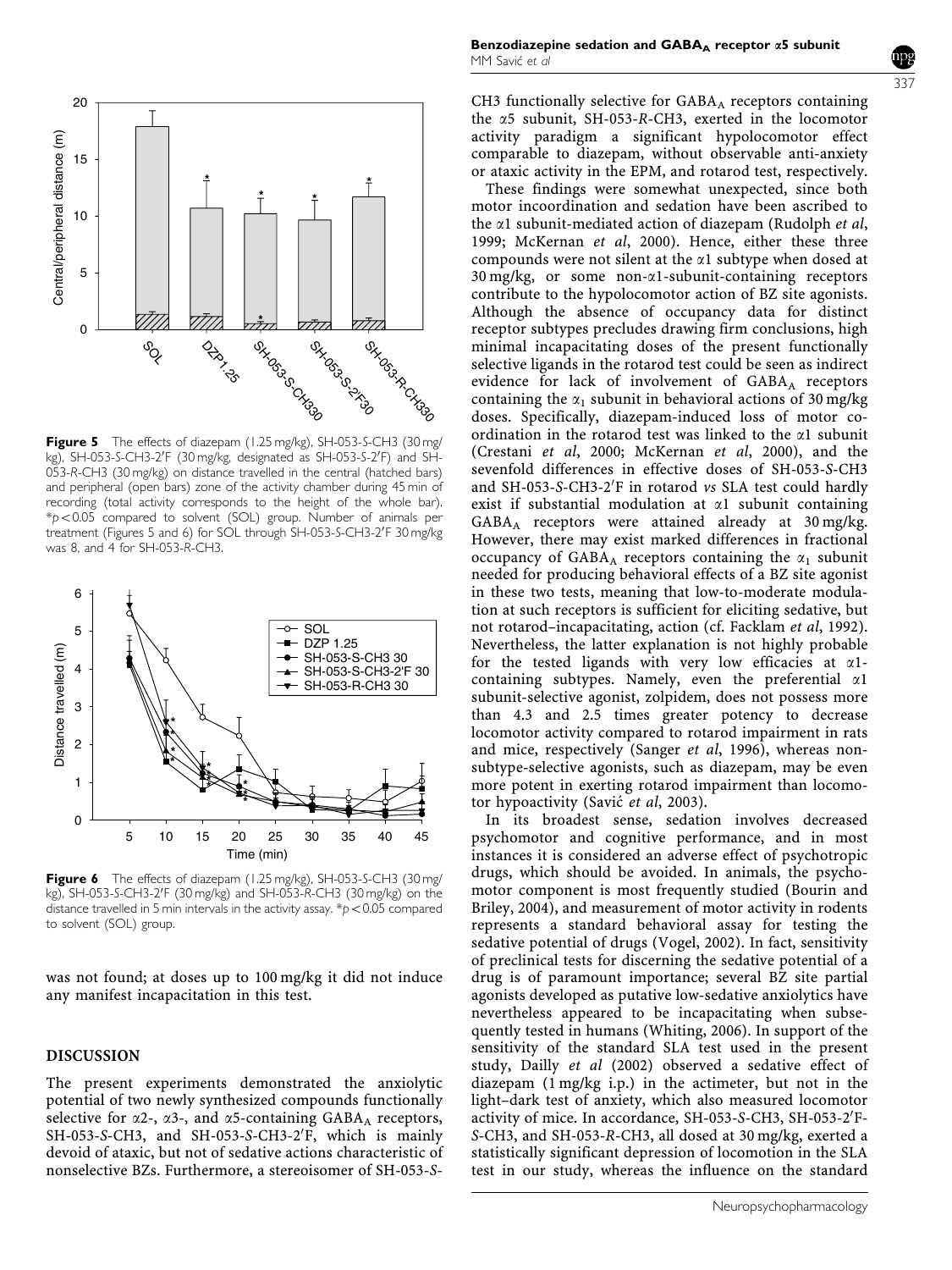activity parameters in the EPM (closed-arm entries and total distance travelled), if any, was far from significant. It should be emphasized that the hypolocomotor influence in the SLA test is also evident when separately analyzing activity in the peripheral zone of the chamber. Hence, the observed motor depressant effects of the tested ligands were not dependent on central zone activity, which is confounded by influences on emotional reactivity, that is, anxiety, and could be seen as a pure measure of sedation (cf. Savić et al, 2006). These results further support the routine use of the SLA test (Bourin and Briley, 2004; Vogel, 2002) in efforts to predict clinical sedation.

On the other hand, it is noticeable that standard studies of motor activity, which form the very basis of knowledge of drug effects on behavior (Kelley, 1993), were not employed for characterization of recently reported putative anxioselective compounds (Atack et al, 2006c; Jennings et al, 2006; Griebel et al, 2001; Russell et al, 2006). Jennings et al (2006) reported on an  $\alpha$ 2/ $\alpha$ 3-BZ site-selective ligand from the class of imidazo[1,2-b][1,2,4]triazines with anxiolytic activity in the rat EPM test at the dose of 1 mg/kg, which showed no motor incapacitation in the mouse rotarod test at doses up to 30 mg/kg. A close congener of that compound was anxiolytic in the rat EPM test at 3 mg/kg, whereas it showed no significant activity in a surrogate assay of sedation (chain-pulling test in rats) and in the mouse rotarod test when tested in doses up to 10 mg/kg; reportedly, this compound was chosen as a clinical candidate (Russell et al, 2006). Similarly, a 1,2,4-triazolo[4,3-b]pyridazine, TPA023, exerted anxiolytic-like activity in the rat EPM and fearpotentiated startle tests at the dose of 1 mg/kg as well as in the assay of conditioned suppression of drinking at 3 mg/kg, whereas, at doses up to 30 mg/kg, it did not significantly affect behavior of rats in the chain-pulling test nor rotarod performance of mice (Atack et al, 2006c). However, the same experimental group, when testing pagoclone, detected sedative action of this BZ site agonist dosed at 1 mg/kg in the chain-pulling test, while already at 0.3 mg/kg in the SLA test (Atack et al, 2006b). The very high dose (10 mg/kg) of diazepam used as the active control in the chain-pulling test (Atack et al, 2006b) additionally supports the view of superior sensitivity of the standard SLA test.

From these reasons, it is difficult to compare behavioral profiles of the compounds described in the present paper with findings from the above-cited studies. Evidently, all three newly synthesized BZ site ligands could have acted through the  $\alpha_5$  subtype-containing GABA<sub>A</sub> receptors, one of them (SH-053-R-CH3) as an essentially subtype-selective ligand. There exist data that support the possibility of substantial motor manifestations of  $\alpha$ 5-containing GABA<sub>A</sub> receptor modulation, besides the indirect consequences brought on by the effects on learning and memory processes, where pertinent (Collinson et al, 2002; Crestani et al, 2002). Somatic and preganglionic motoneurons in the spinal cord exhibit a moderate-to-strong staining for the  $\alpha$ 5 subunit (Bohlhalter et al, 1996), whereas the knock-in mice harboring the  $\alpha$ 5 subunit insensitive to diazepam are refractory to development of tolerance to the sedative effect of diazepam dosed subchronically, presumably due to a downregulation of  $\alpha$ 5 subunits in the dentate gyrus (van Rijnsoever et al, 2004). Hence, we hypothesize that any locomotor activity changes induced by ligands possessing a

Neuropsychopharmacology

substantial  $\alpha$ 5-efficacy may be, at least partly, contributed by modulation at GABA<sub>A</sub> receptors containing this subunit. Nevertheless, as a caveat to all studies examining sedation, it should be remembered that a decrease in automatically measured locomotor activity can be due to a variety of causes other than sedation, including the occurrence of stereotyped behavior, motor impairments or pain (Porsolt et al, 1993). In addition, particular caution is needed when transposing in vitro data to the in vivo conditions. Atack et al (2006a) reported on substantial decrease of the  $\alpha$ 5 subtype-binding selectivity of the BZ site inverse agonist RY-080 (Liu et al, 1995) when binding was tested in vivo; since RY-080 exerted appreciable inverse agonist-efficacy at the  $\alpha$ 1-containing GABA<sub>A</sub> receptors (Atack et al, 2006a), interpretation of behavioral actions of such functionally nonselective ligands is especially hindered. To dissect these overlaps in activity and uncertainties, much is expected from screening of newer BZ site ligands in the future, which will be still more functionally selective than those presented in this work.

In conclusion, the present results confirm the highly diminished ataxic potential of BZ site agonists devoid of  $\alpha_1$ subunit-mediated effects. Anti-anxiety activity of such ligands remains preserved, whereas the confounding sedation stays observable, and may be partly dependent on the  $\alpha_5$ -containing GABA<sub>A</sub> receptors. Hence, it could be of importance to avoid substantial potentiation through the  $\alpha_5$ subunits by the candidate anxioselective anxiolytics, if the clinical sedation is to be prevented.

## ACKNOWLEDGEMENTS

This work was supported in part by NIMH 46851 (JMC) and by The Ministry of Science and Environment Protection, R Serbia-Grant No. 145022B (MMS). We acknowledge the support of this work by the Research Growth Initiative of the University of Wisconsin-Milwaukee.

#### REFERENCES

- Atack JR, Bayley PJ, Fletcher SR, McKernan RM, Wafford KA, Dawson GR (2006a). The proconvulsant effects of the GABA(A) alpha5 subtype-selective compound RY-080 may not be alpha5 mediated. Eur J Pharmacol 548: 77–82.
- Atack JR, Pike A, Marshall G, Stanley J, Lincoln R, Cook SM et al (2006b). The in vivo properties of pagoclone in rat are most likely mediated by 5'-hydroxy pagoclone. Neuropharmacology 50: 677–689.
- Atack JR, Wafford KA, Tye SJ, Cook SM, Sohal B, Pike A et al (2006c). TPA023 [7-(1,1-dimethylethyl)-6-(2-ethyl-2H-1,2,4-triazol-3-ylmethoxy)-3-(2-fluoropheny l)-1,2,4-triazolo[4,3-b]pyridazine], an agonist selective for alpha2- and alpha3-containing GABAA receptors, is a nonsedating anxiolytic in rodents and primates. J Pharmacol Exp Ther 316: 410–422.
- Basile AS, Lippa AS, Skolnick P (2004). Anxioselective anxiolytics: can less be more? Eur J Pharmacol 500: 441–451.
- Bohlhalter S, Weinmann O, Möhler H, Fritschy JM (1996). Laminar compartmentalization of  $GABA_A$ -receptor subtypes in the spinal cord: an immunohistochemical study. J Neurosci 16: 283–297.
- Bourin M, Briley M (2004). Sedation, an unpleasant, undesirable and potentially dangerous side-effect of many psychotropic drugs. Hum Psychopharmacol 19: 135–139.
- Chang Y, Wang R, Barot S, Weiss DS (1996). Stoichiometry of a recombinant GABA<sub>A</sub> receptor. J Neurosci 16: 5415-5424.